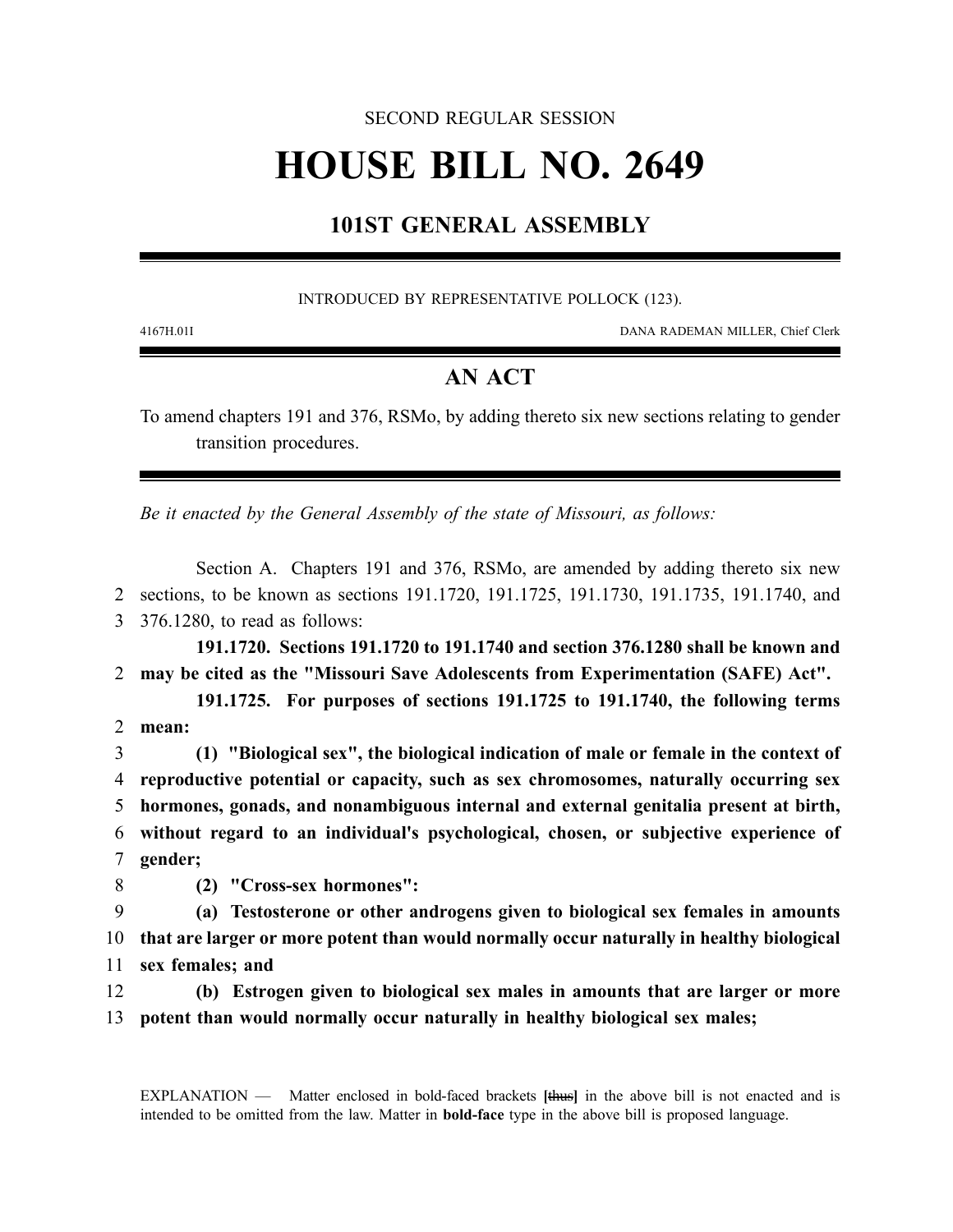**(3) "Gender", the psychological, behavioral, social, and cultural aspects of being male or female;**

 **(4) "Gender reassignment surgery", any medical or surgical service that seeks to surgically alter or remove healthy physical or anatomical characteristics or features that are typical for the individual's biological sex in order to instill or create physiological or anatomical characteristics that resemble a sex different from the individual's biological sex including, but not limited to, genital or nongenital gender reassignment surgery performed for the purpose of assisting an individual with a gender transition;**

 **(5) "Gender transition", the process in which an individual goes from identifying with and living as a gender that corresponds to his or her biological sex to identifying and living as a gender different from his or her biological sex, and may involve social, legal, or physical changes;**

**(6) "Gender transition procedures":**

 **(a) Any medical or surgical service, including, but not limited to, physician's services, inpatient and outpatient hospital services, or prescribed drugs, related to gender transition that seeks to:**

 **a. Alter or remove physical or anatomical characteristics or features that are typical for the individual's biological sex; or**

 **b. Instill or create physiological or anatomical characteristics that resemble a sex different from the individual's biological sex including, but not limited to:**

 **(i) Medical services that provide puberty-blocking drugs, cross-sex hormones, or other mechanisms to promote the development of feminizing or masculinizing features in the opposite biological sex; or**

 **(ii) Genital or nongenital gender reassignment surgery performed for the purpose of assisting an individual with a gender transition;**

**(b) The term "gender transition procedures" shall not include:**

 **a. Services to individuals born with a medically verifiable disorder of sex development including, but not limited to, an individual with external biological sex characteristics that are irresolvably ambiguous, such as those born with 46 XX chromosomes with virilization, 46 XY chromosomes with undervirilization, or having both ovarian and testicular tissue;**

 **b. Services provided when a physician has otherwise diagnosed an individual with a disorder of sexual development and determined through genetic or biochemical testing that the individual does not have normal sex chromosome structure, sex steroid hormone production, or sex steroid hormone action;**

 **c. The treatment of any infection, injury, disease, or disorder that has been caused by or exacerbated by the performance of gender transition procedures**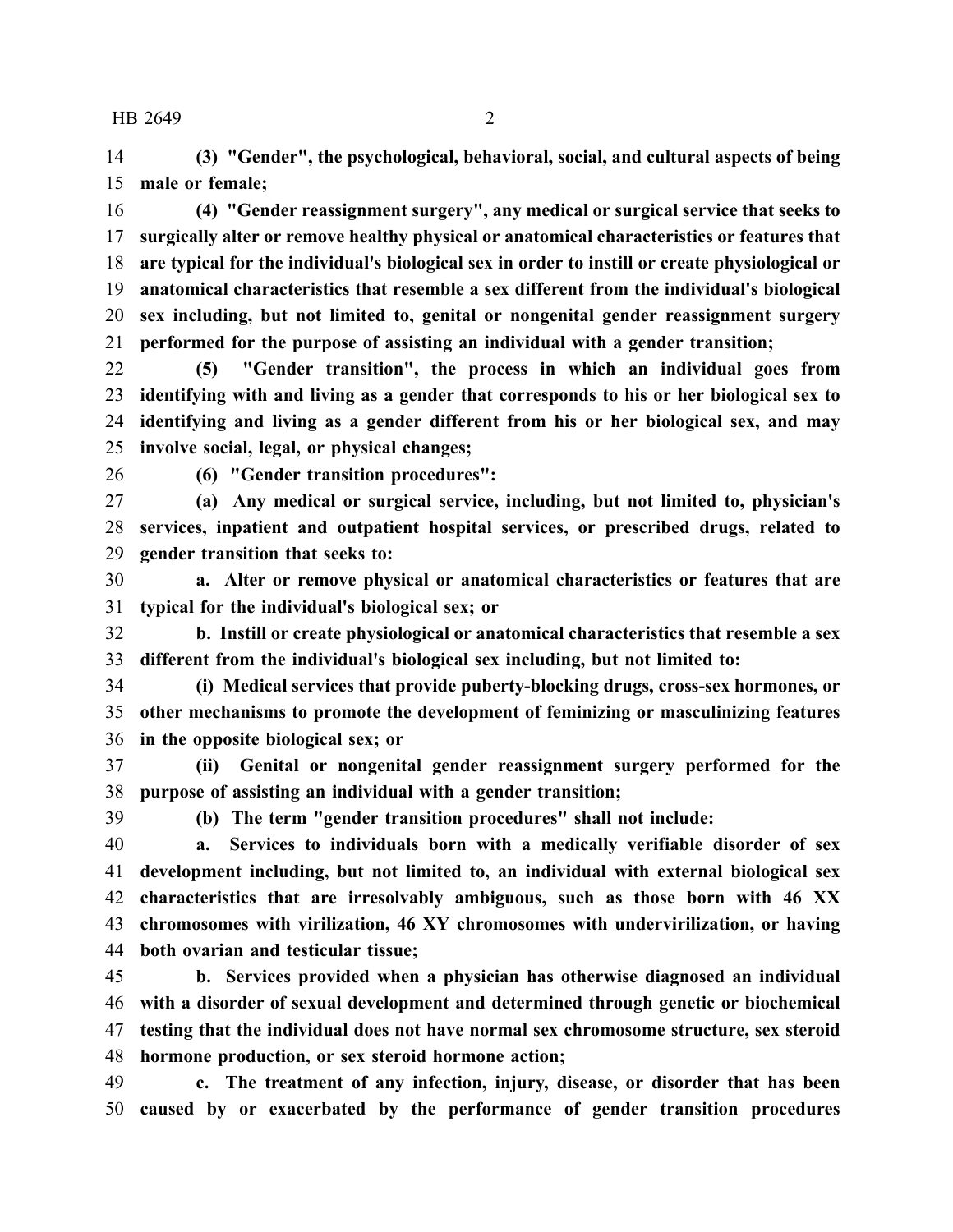**regardless of whether the gender transition procedure was performed in accordance with state and federal law or whether funding for the gender transition procedure is**

**permissible under section 191.1735; or**

 **d. Any procedure undertaken because the individual suffers from a physical disorder, physical injury, or physical illness that would, as certified by a physician, place the individual in imminent danger of death or impairment of a major bodily function unless surgery is performed;**

 **(7) "Genital gender reassignment surgery", a medical procedure performed for the purpose of assisting an individual with a gender transition including, but not limited to:**

 **(a) Surgical procedures such as penectomy, orchiectomy, vaginoplasty, clitoroplasty, or vulvoplasty for biologically male patients or hysterectomy or ovariectomy for biologically female patients;**

 **(b) Reconstruction of the fixed part of the urethra with or without a metoidioplasty; or**

 **(c) Phalloplasty, vaginectomy, scrotoplasty, or implantation of erection or testicular prostheses for biologically female patients;**

 **(8) "Health care professional", an individual who is licensed, certified, or otherwise authorized by the laws of this state to administer health care in the ordinary course of the practice of his or her profession;**

 **(9) "Nongenital gender reassignment surgery", medical procedures performed for the purpose of assisting an individual with a gender transition including, but not limited to:**

 **(a) Surgical procedures for biologically male patients, such as augmentation mammoplasty, facial feminization surgery, liposuction, lipofilling, voice surgery, thyroid cartilage reduction, gluteal augmentation, hair reconstruction, or various aesthetic procedures; or**

 **(b) Surgical procedures for biologically female patients, such as subcutaneous mastectomy, voice surgery, liposuction, lipofilling, pectoral implants, or various aesthetic procedures;**

**(10) "Physician", an individual who is licensed to practice medicine in this state;**

 **(11) "Puberty-blocking drugs", gonadotropin-releasing hormone analogues or other synthetic drugs used in biological sex males to stop luteinizing hormone secretion and therefore testosterone secretion, or synthetic drugs used in biological sex females that stop the production of estrogens and progesterone, when used to delay or suppress pubertal development in children for the purpose of assisting an individual with a gender transition;**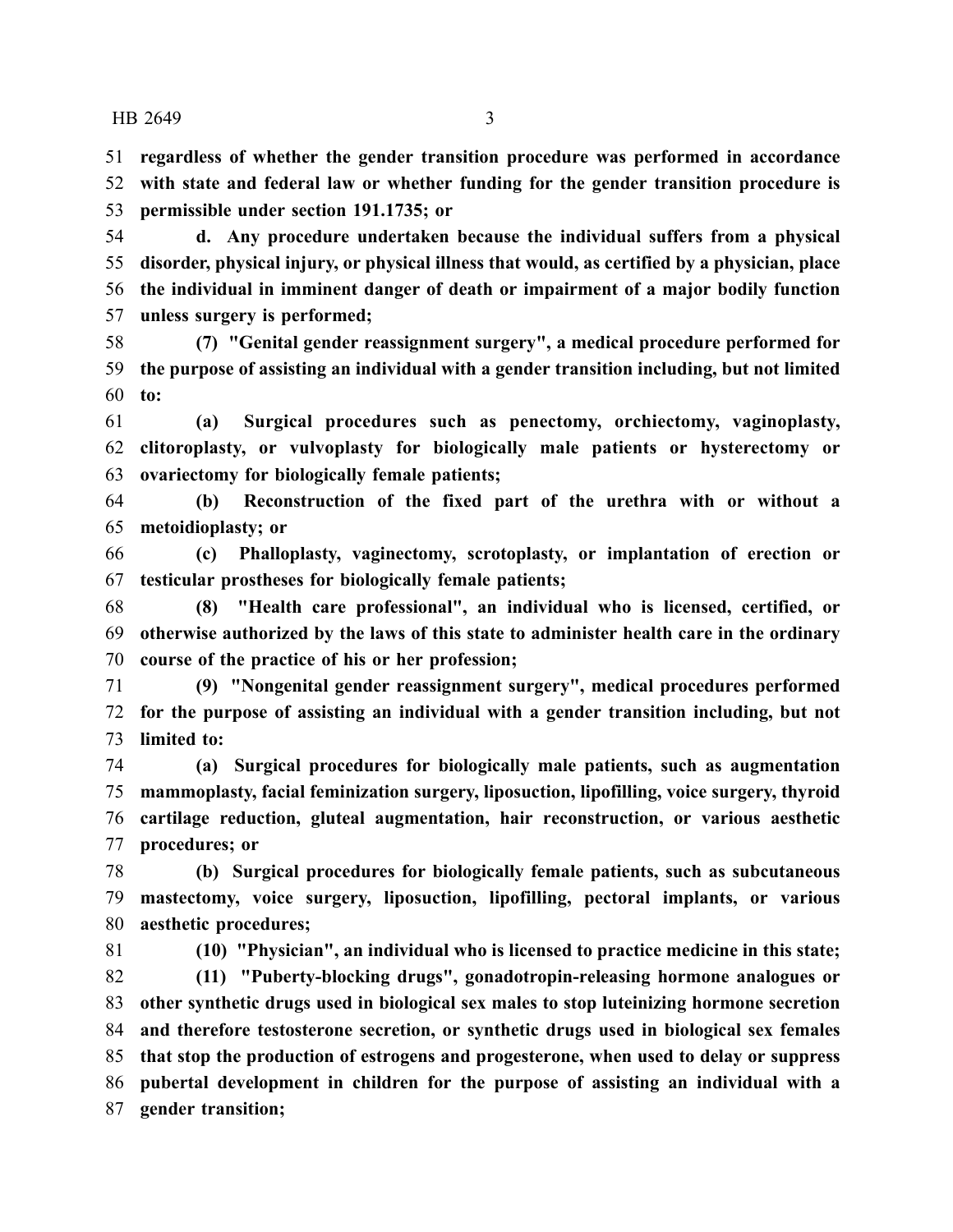**(12) "Public funds", state, county, or local government moneys, including any such moneys deposited with or derived from any department, agency, or instrumentality authorized or appropriated under state law.**

**191.1730. 1. A physician or other health care professional shall not provide gender transition procedures to any individual under eighteen years of age.**

 **2. A physician or other health care professional shall not refer any individual under eighteen years of age to any health care professional for gender transition procedures.**

 **3. A physician or other health care professional shall not be prohibited from providing any of the following procedures that are not gender transition procedures to an individual under eighteen years of age:**

 **(1) Services to individuals born with a medically verifiable disorder of sex development including, but not limited to, an individual with external biological sex characteristics that are irresolvably ambiguous, such as those born with 46 XX chromosomes with virilization, 46 XY chromosomes with undervirilization, or having both ovarian and testicular tissue;**

 **(2) Services provided when a physician has otherwise diagnosed an individual with a disorder of sexual development and determined through genetic or biochemical testing that the individual does not have normal sex chromosome structure, sex steroid hormone production, or sex steroid hormone action;**

 **(3) The treatment of any infection, injury, disease, or disorder that has been caused by or exacerbated by the performance of gender transition procedures regardless of whether the gender transition procedure was performed in accordance with state and federal law or whether funding for the gender transition procedure is permissible under section 191.1735; or**

 **(4) Any procedure undertaken because the individual suffers from a physical disorder, physical injury, or physical illness that would, as certified by a physician, place the individual in imminent danger of death or impairment of a major bodily function unless surgery is performed.**

**191.1735. 1. Public funds shall not be directly or indirectly used, granted, paid, or distributed to any individual, entity, or organization that provides gender transition procedures to an individual under eighteen years of age.**

 **2. Health care services furnished in the following situations shall not include gender transition procedures to an individual under eighteen years of age:**

 **(1) By or in a health care facility owned by the state or a county or local government; or**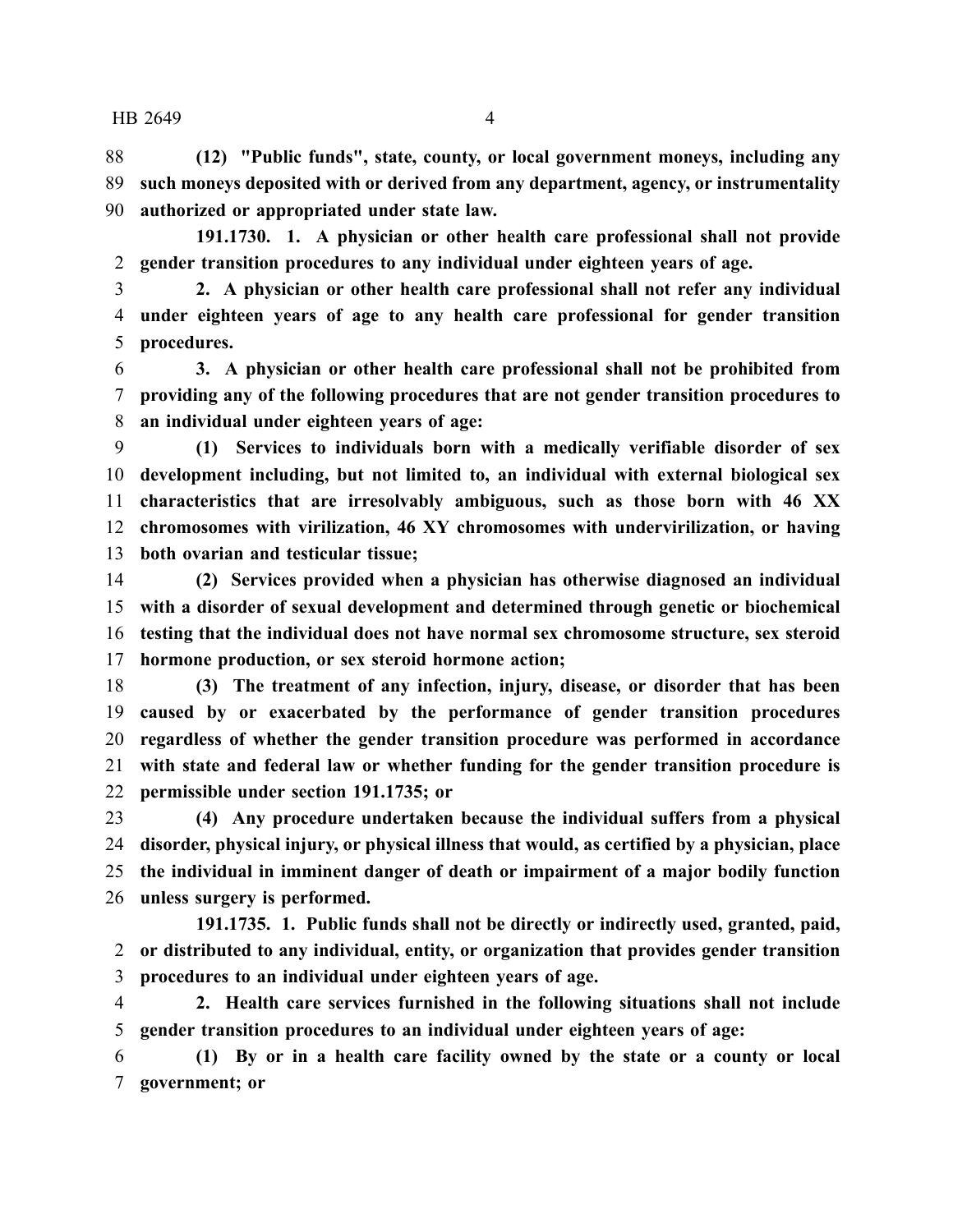**(2) By a physician or other health care professional employed by the state or a county or local government.**

 **3. Any amount paid by an individual or an entity during a tax year for the provision of gender transition procedures or as premiums for health care coverage that includes coverage for gender transition procedures shall not be tax deductible.**

 **4. The MO HealthNet program shall not reimburse or provide coverage for gender transition procedures to an individual under eighteen years of age.**

**191.1740. 1. Any referral for or provision of gender transition procedures to an individual under eighteen years of age is unprofessional conduct and shall be subject to discipline by the appropriate licensing entity or disciplinary review board with competent jurisdiction in this state.**

 **2. An individual may assert an actual or threatened violation of sections 191.1725 to 191.1740 as a claim or defense in a judicial or administrative proceeding and obtain compensatory damages, injunctive relief, declaratory relief, or any other appropriate relief.**

 **3. (1) An individual shall bring a claim for a violation of sections 191.1725 to 191.1740 no later than two years after the day the cause of action accrues.**

 **(2) An individual under eighteen years of age may bring an action throughout the individual's minority through a parent or next friend and may bring an action in the individual's own name upon reaching the age of majority at any time from that point until twenty years after reaching the age of majority.**

 **4. Notwithstanding any other provision of law, an action under sections 191.1725 to 191.1740 may be commenced, and relief may be granted, in a judicial proceeding without regard to whether the individual commencing the action has sought or exhausted available administrative remedies.**

 **5. In any action or proceeding to enforce a provision of sections 191.1725 to 191.1740, a prevailing party who establishes a violation of sections 191.1725 to 191.1740 shall recover reasonable attorney's fees.**

 **6. (1) The attorney general may bring an action to enforce compliance with sections 191.1725 to 191.1740.**

 **(2) Sections 191.1725 to 191.1740 do not deny, impair, or otherwise affect any right or authority of the attorney general, the state, or any agency, officer, or employee of the state, acting under any law other than sections 191.1725 to 191.1740, to institute or intervene in any proceeding.**

**376.1280. 1. For purposes of this section, the following terms mean:**

 **(1) "Gender transition procedures", the same meaning given to the term in section 191.1725;**